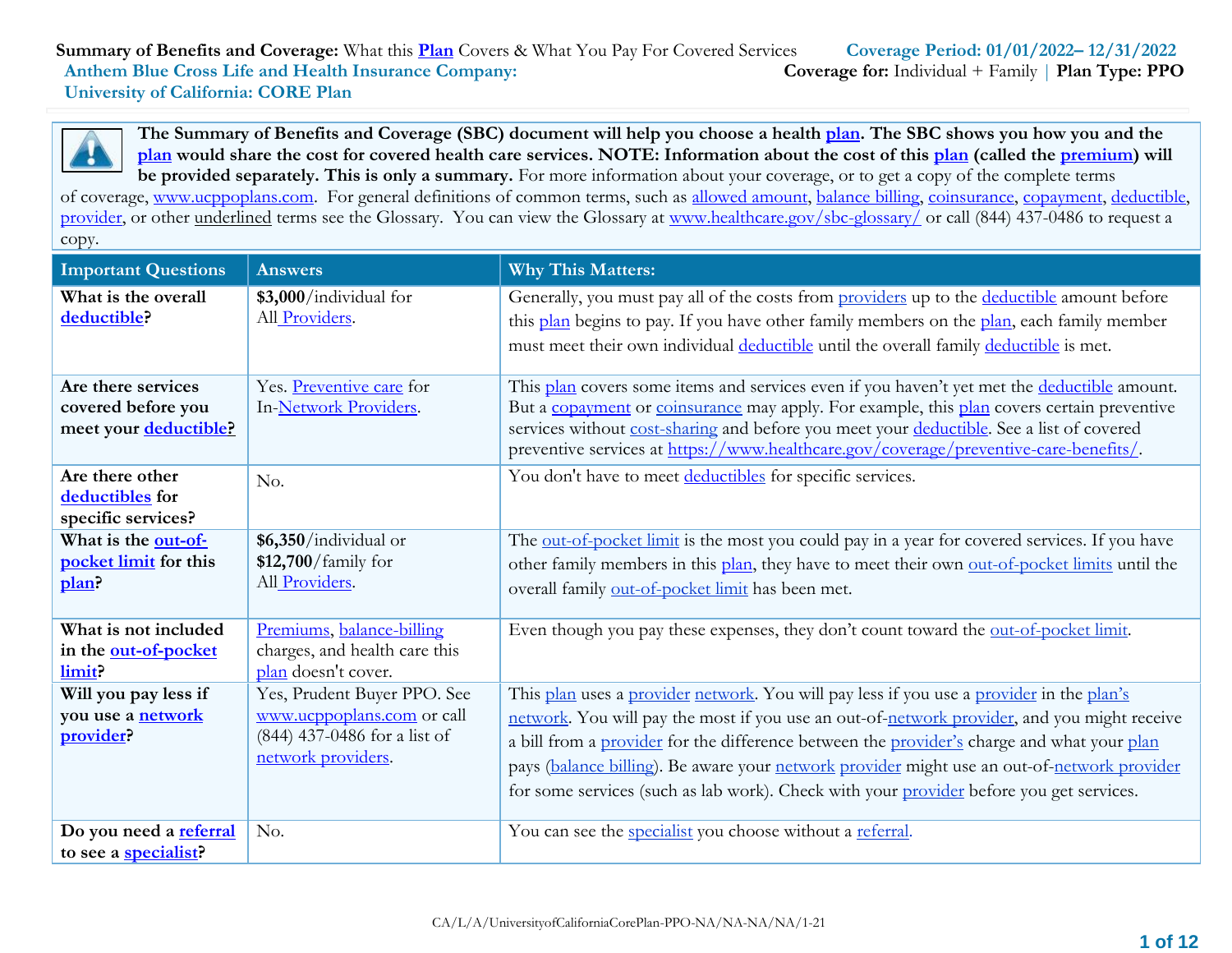All **[copayment](https://www.healthcare.gov/sbc-glossary/)** and **[coinsurance](https://www.healthcare.gov/sbc-glossary/)** costs shown in this chart are after your **[deductible](https://www.healthcare.gov/sbc-glossary/)** has been met, if a **[deductible](https://www.healthcare.gov/sbc-glossary/)** applies.

4

|                                                                                                                                                                   |                                                     | What You Will Pay                                                              |                                                              |                                                                                                                                                                    |  |
|-------------------------------------------------------------------------------------------------------------------------------------------------------------------|-----------------------------------------------------|--------------------------------------------------------------------------------|--------------------------------------------------------------|--------------------------------------------------------------------------------------------------------------------------------------------------------------------|--|
| Common<br><b>Medical Event</b>                                                                                                                                    | <b>Services You May Need</b>                        | <b>Anthem Prudent Buyer</b><br><b>PPO Provider</b><br>(You will pay the least) | <b>Out-of-Network</b><br>Provider<br>(You will pay the most) | Limitations, Exceptions, & Other<br><b>Important Information</b>                                                                                                   |  |
|                                                                                                                                                                   | Primary care visit to treat an<br>injury or illness | 20% coinsurance                                                                | 20% coinsurance                                              | --------none--------                                                                                                                                               |  |
| If you visit a<br>health care                                                                                                                                     | Specialist visit                                    | 20% coinsurance                                                                | 20% coinsurance                                              | $-----none---$                                                                                                                                                     |  |
| provider's office<br>or clinic                                                                                                                                    | Preventive care/screening/<br>immunization          | No charge                                                                      | 20% coinsurance                                              | You may have to pay for services that<br>aren't preventive. Ask your provider if<br>the services needed are preventive.<br>Then check what your plan will pay for. |  |
|                                                                                                                                                                   | Diagnostic test<br>(x-ray, blood work)              | 20% coinsurance                                                                | 20% coinsurance                                              | Cost may vary by site of service.                                                                                                                                  |  |
| If you have a test                                                                                                                                                | Imaging (CT/PET scans, MRIs)                        | 20% coinsurance                                                                | 20% coinsurance                                              | Coverage for Out-of-Network Provider<br>is limited to \$280 maximum/visit.                                                                                         |  |
| If you need<br>drugs to treat<br>your illness or<br>condition<br>More information<br>about<br>prescription<br>drug coverage is<br>available at<br>www.navitus.com | Tier 1 - Typically Generic                          | 20% coinsurance, after<br>deductible (participating<br>retail and mail order)  | $20%$ coinsurance, after<br>deductible - 30-day<br>supply    | Participating retail and mail order                                                                                                                                |  |
|                                                                                                                                                                   | Tier 2 - Typically Preferred /<br>Brand             | 20% coinsurance, after<br>deductible (participating<br>retail and mail order)  | 20% coinsurance, after<br>deductible - 30-day<br>supply      | pharmacies cover up to a 90-day supply.<br>Select specialty pharmacies cover up to<br>a 30-day supply. Certain limitations may                                     |  |
|                                                                                                                                                                   | Tier 3 - Typically Non-Preferred<br>/ Brand         | 20% coinsurance, after<br>deductible (participating<br>retail and mail order)  | 20% coinsurance, after<br>deductible - 30-day<br>supply      | apply, including, for example: prior<br>authorization and quantity limits. *See<br>prescription drug section of the plan or<br>policy.                             |  |
|                                                                                                                                                                   | Tier 4 - Typically Specialty<br>(brand and generic) | 20% coinsurance, after<br>deductible (select specialty<br>pharmacies)          | N/A                                                          |                                                                                                                                                                    |  |
| If you have<br>outpatient                                                                                                                                         | Facility fee<br>(e.g., ambulatory surgery center)   | 20% coinsurance                                                                | 20% coinsurance                                              | Coverage for Out-of-Network Provider<br>is limited to \$280 maximum/visit.                                                                                         |  |
| surgery                                                                                                                                                           | Physician/surgeon fees                              | 20% coinsurance                                                                | 20% coinsurance                                              | ---------none--------                                                                                                                                              |  |
| If you need                                                                                                                                                       | <b>Emergency room care</b>                          | 20% coinsurance                                                                | Covered as In-Network                                        | 20% coinsurance for Emergency Room<br>Physician Fee.                                                                                                               |  |
| immediate<br>medical<br>attention                                                                                                                                 | <b>Emergency medical</b><br>transportation          | 20% coinsurance<br>deductible does not apply                                   | Covered as In-Network                                        | --------- none--------                                                                                                                                             |  |
|                                                                                                                                                                   | Urgent care                                         | 20% coinsurance                                                                | Covered as In-Network                                        | --------- none-------                                                                                                                                              |  |

\* For more information about limitations and exceptions, see **plan** or policy document at [www.ucppoplans.com.](http://www.ucppoplans.com/)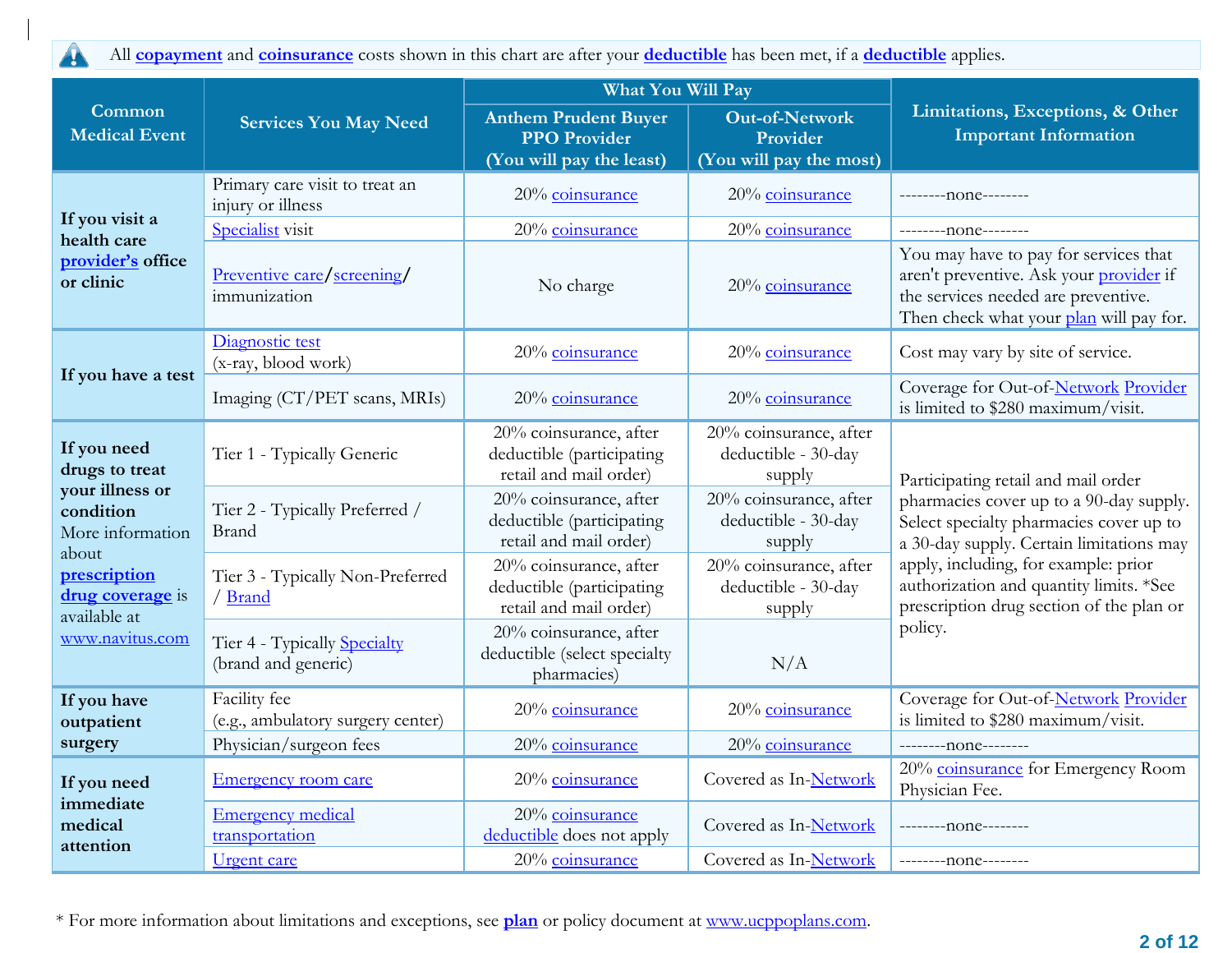|                                                                                          |                                                         | What You Will Pay                                                                                                                              |                                                                        |                                                                                                                                                                                                                                                                                                                                                          |  |
|------------------------------------------------------------------------------------------|---------------------------------------------------------|------------------------------------------------------------------------------------------------------------------------------------------------|------------------------------------------------------------------------|----------------------------------------------------------------------------------------------------------------------------------------------------------------------------------------------------------------------------------------------------------------------------------------------------------------------------------------------------------|--|
| <b>Common</b><br><b>Medical Event</b>                                                    | <b>Services You May Need</b>                            | <b>Out-of-Network</b><br><b>Anthem Prudent Buyer</b><br><b>PPO Provider</b><br>Provider<br>(You will pay the least)<br>(You will pay the most) |                                                                        | Limitations, Exceptions, & Other<br><b>Important Information</b>                                                                                                                                                                                                                                                                                         |  |
| If you have a<br>hospital stay                                                           | Facility fee (e.g., hospital room)                      | 20% coinsurance                                                                                                                                | 20% coinsurance                                                        | Coverage for Out-of-Network Provider<br>is limited to \$480 maximum/day. If no<br>pre-authorization is obtained for out of<br>network providers, there will be an<br>additional \$250 copay.                                                                                                                                                             |  |
|                                                                                          | Physician/surgeon fees                                  | 20% coinsurance                                                                                                                                | 20% coinsurance                                                        | --------- none--------                                                                                                                                                                                                                                                                                                                                   |  |
|                                                                                          | Outpatient services                                     | Office Visit<br>20% coinsurance<br>Other Outpatient<br>20% coinsurance                                                                         | Office Visit<br>20% coinsurance<br>Other Outpatient<br>20% coinsurance | Office Visit<br>---------none--------<br>Other Outpatient<br>---------none--------                                                                                                                                                                                                                                                                       |  |
| If you need<br>mental health,<br>behavioral<br>health, or<br>substance abuse<br>services | Inpatient services                                      | 20% coinsurance                                                                                                                                | 20% coinsurance                                                        | Coverage for Out-of-Network Provider<br>is limited to \$480 maximum/day. If no<br>pre-authorization is obtained for out of<br>network providers, there will be an<br>additional \$250 copay. 20% coinsurance<br>for Inpatient Physician Fee In-Network<br>Providers. 20% coinsurance for<br>Inpatient Physician Fee Out-of-<br><b>Network Providers.</b> |  |
|                                                                                          | Office visits                                           | 20% coinsurance                                                                                                                                | 20% coinsurance                                                        | Coverage for Out-of-Network Provider                                                                                                                                                                                                                                                                                                                     |  |
|                                                                                          | Childbirth/delivery professional<br>services            | 20% coinsurance                                                                                                                                | 20% coinsurance                                                        | is limited to \$480 maximum/day.<br>Maternity care may include tests and                                                                                                                                                                                                                                                                                 |  |
| If you are<br>pregnant                                                                   | Childbirth/delivery facility<br>services                | 20% coinsurance                                                                                                                                | 20% coinsurance                                                        | services described elsewhere in the SBC<br>(i.e. ultrasound.) If no pre-authorization<br>is obtained for out of network<br>providers, there will be an additional<br>$$250$ copay.                                                                                                                                                                       |  |
|                                                                                          | Home health care                                        | 20% coinsurance                                                                                                                                | Not covered                                                            | 100 visits/benefit period.                                                                                                                                                                                                                                                                                                                               |  |
| If you need help<br>recovering or                                                        | Rehabilitation services<br><b>Habilitation services</b> | 20% coinsurance<br>20% coinsurance                                                                                                             | 20% coinsurance<br>20% coinsurance                                     | *See Therapy Services section                                                                                                                                                                                                                                                                                                                            |  |
| have other<br>special health                                                             | Skilled nursing care                                    | 20% coinsurance<br>20% coinsurance                                                                                                             |                                                                        | 100 days limit/benefit period.                                                                                                                                                                                                                                                                                                                           |  |
| needs                                                                                    | Durable medical equipment                               | 20% coinsurance                                                                                                                                | 20% coinsurance                                                        | ------none--------                                                                                                                                                                                                                                                                                                                                       |  |
|                                                                                          | Hospice services                                        | 20% coinsurance                                                                                                                                | Not covered                                                            | $-----non----$                                                                                                                                                                                                                                                                                                                                           |  |

\* For more information about limitations and exceptions, see **plan** or policy document at [www.ucppoplans.com.](http://www.ucppoplans.com/)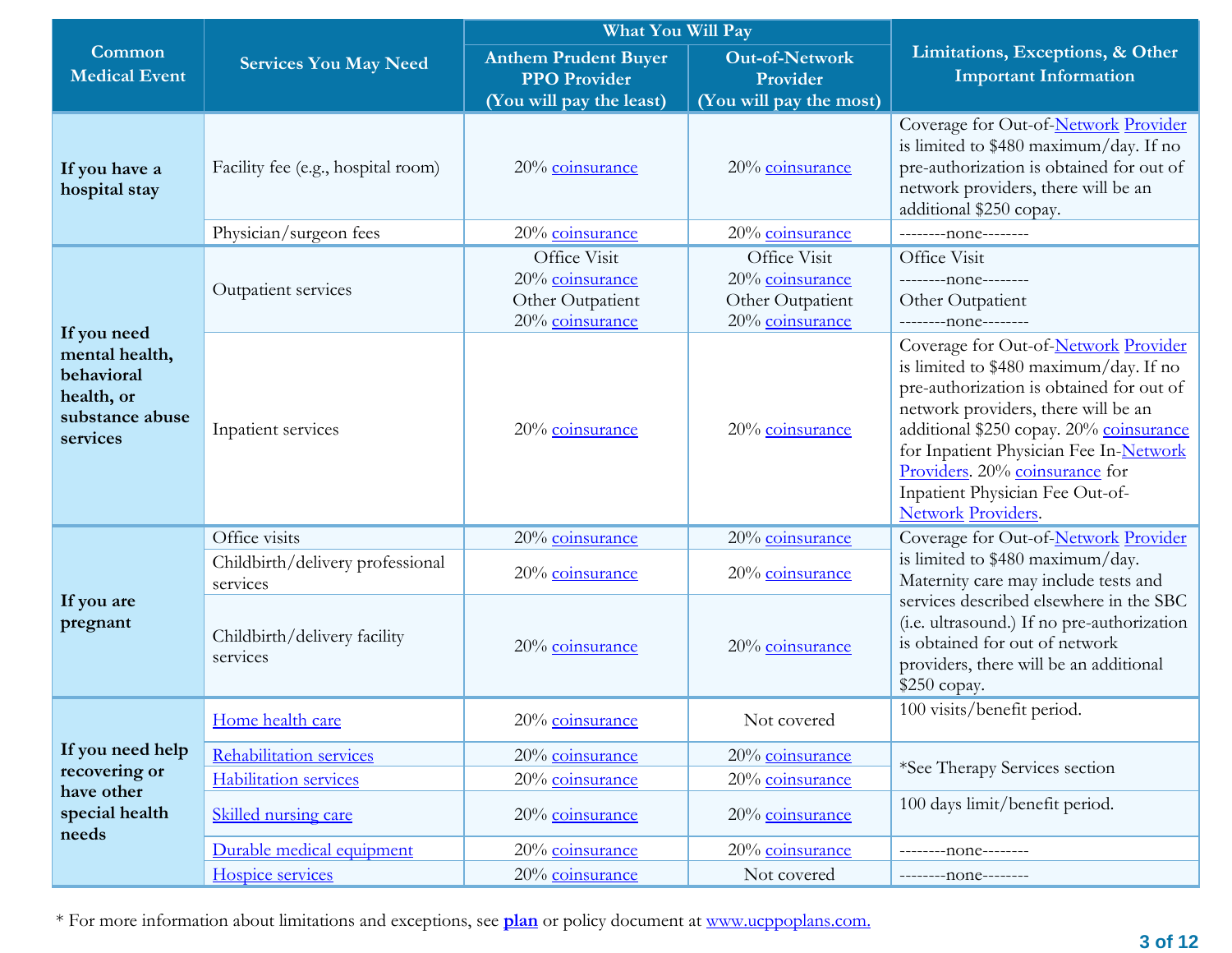|                                       |                              | What You Will Pay                                                                            |                                                              |                                                                  |  |
|---------------------------------------|------------------------------|----------------------------------------------------------------------------------------------|--------------------------------------------------------------|------------------------------------------------------------------|--|
| Common<br><b>Medical Event</b>        | <b>Services You May Need</b> | <b>Anthem Prudent Buyer</b><br><b>PPO Provider</b><br>$\sqrt{\text{You will pay the least}}$ | <b>Out-of-Network</b><br>Provider<br>(You will pay the most) | Limitations, Exceptions, & Other<br><b>Important Information</b> |  |
| If your child                         | Children's eye exam          | Not covered                                                                                  | Not covered                                                  | *See Vision Services section                                     |  |
| needs dental or<br>Children's glasses |                              | Not covered                                                                                  | Not covered                                                  |                                                                  |  |
| eye care                              | Children's dental check-up   | Not covered                                                                                  | Not covered                                                  | *See Dental Services section                                     |  |

#### **Excluded Services & Other Covered Services:**

| Services Your Plan Generally Does NOT Cover (Check your policy or plan document for more information and a list of any other excluded<br>services.)             |                                                                                                                                    |                                                                                 |
|-----------------------------------------------------------------------------------------------------------------------------------------------------------------|------------------------------------------------------------------------------------------------------------------------------------|---------------------------------------------------------------------------------|
| Cosmetic surgery<br>Eye exams for a child<br>Infertility treatment<br>Routine eye care (adult)                                                                  | Dental care (adult)<br>Glasses for a child<br>Long-term care<br>Routine foot care unless you have been<br>diagnosed with diabetes. | Dental Check-up<br>Hearing aids<br>Private-duty nursing<br>Weight loss programs |
| Other Covered Services (Limitations may apply to these services. This isn't a complete list. Please see your plan document.)                                    |                                                                                                                                    |                                                                                 |
| Acupuncture 24 visits/benefit period<br>combined with chiropractic services.<br>Most coverage provided outside the United<br>States. See www.bcbsglobalcore.com | Bariatric surgery                                                                                                                  | Chiropractic care 24 visits/benefit period<br>combined with acupuncture.        |

Your Rights to Continue Coverage: There are agencies that can help if you want to continue your coverage after it ends. The contact information for those agencies is: Department of Labor, Employee Benefits Security Administration, (866) 444-EBSA (3272), [www.dol.gov/ebsa/healthreform.](http://www.dol.gov/ebsa/healthreform) Other coverage options may be available to you too, including buying individual insurance coverage through the Health Insurance Marketplace. For more information about the Marketplace, visit [www.HealthCare.gov](https://www.healthcare.gov/) or call 1-800-318-2596.

Your Grievance and Appeals Rights: There are agencies that can help if you have a complaint against your [plan](https://www.healthcare.gov/sbc-glossary/) for a denial of a [claim.](https://www.healthcare.gov/sbc-glossary/) This complaint is called a grievance or appeal. For more information about your rights, look at the explanation of benefits you will receive for that medical claim. Your plan documents also provide complete information to submit a claim, appeal, or a grievance for any reason to your plan. For more information about your rights, this notice, or assistance, contact:

ATTN: Grievances and Appeals, P.O. Box 4310, Woodland Hills, CA 91365-4310

\* For more information about limitations and exceptions, see **plan** or policy document at [www.ucppoplans.com.](http://www.ucppoplans.com/)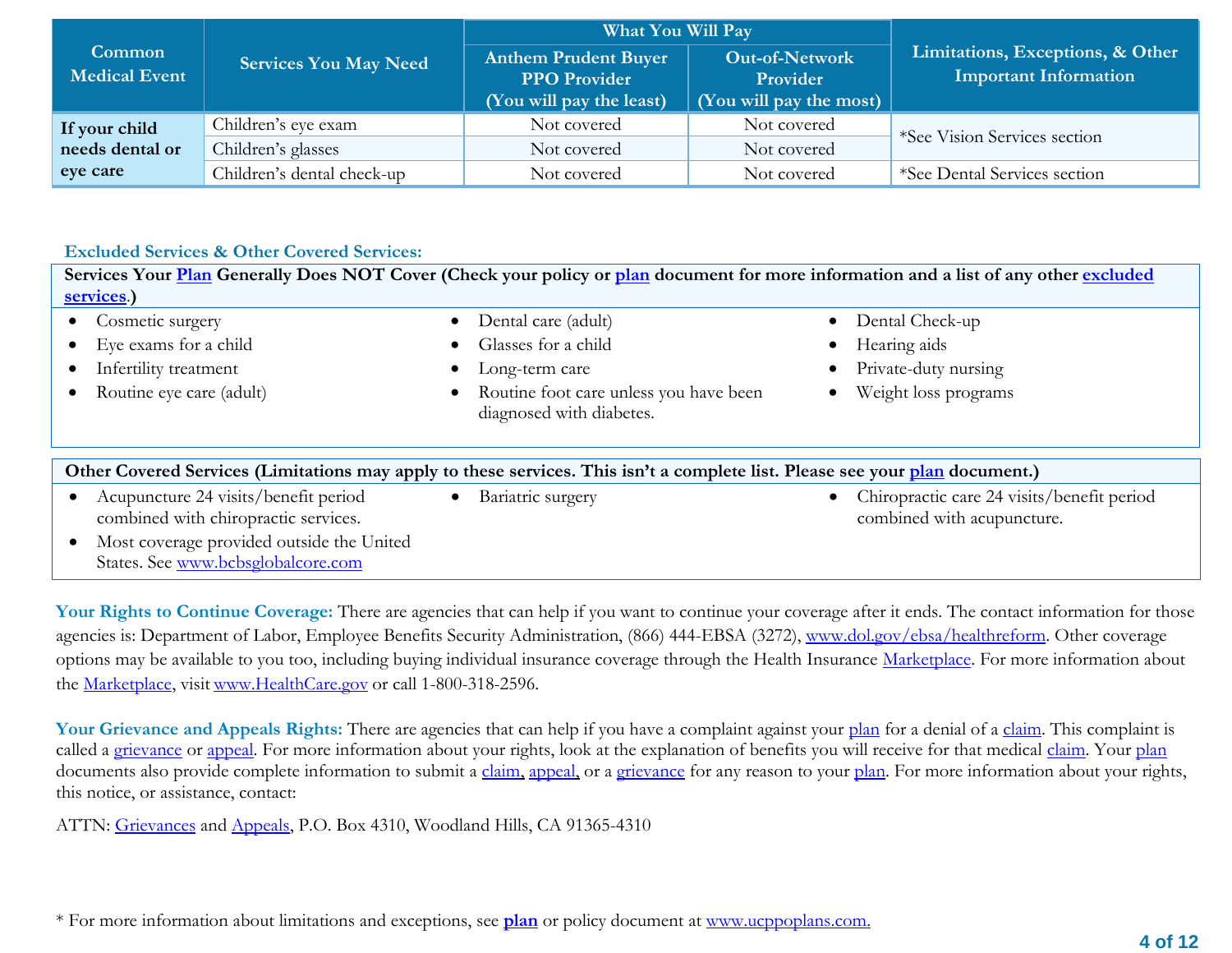## **Does this plan provide Minimum Essential Coverage? Yes**

Minimum Essential Coverage generally includes plans, health insurance available through the Marketplace or other individual market policies, Medicare, Medicaid, CHIP, TRICARE, and certain other coverage. If you are eligible for certain types of Minimum Essential Coverage, you may not be eligible for the premium tax credit.

## **Does this plan meet the Minimum Value Standards? Yes**

If your plan doesn't meet the Minimum Value Standards, you may be eligible for a premium tax credit to help you pay for a plan through the Marketplace.

––––––––––––––––––––––*To see examples of how this plan might cover costs for a sample medical situation, see the next section.–––––––––––*–––––––––––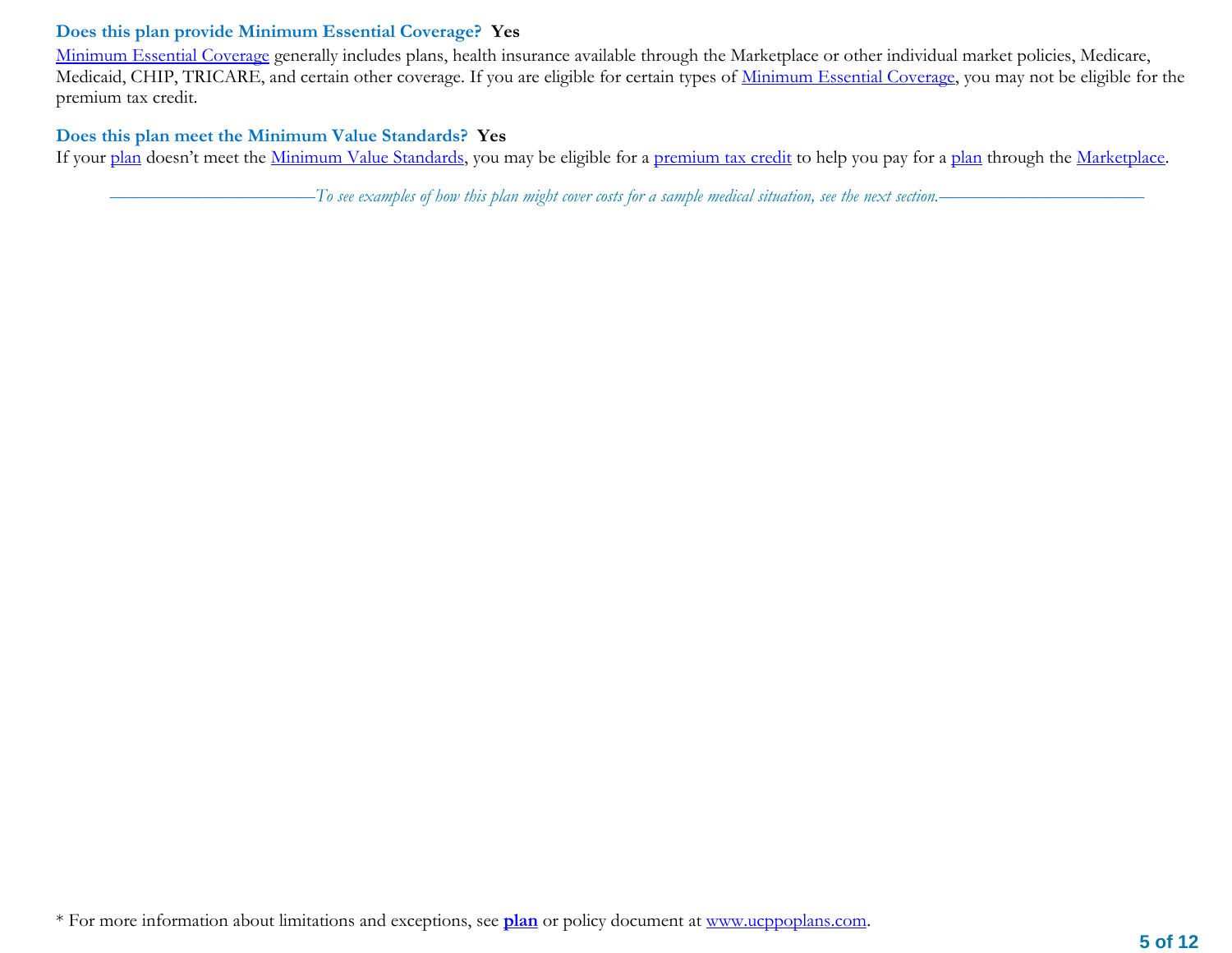### **About these Coverage Examples:**



**This is not a cost estimator.** Treatments shown are just examples of how this plan might cover medical care. Your actual costs will be different depending on the actual care you receive, the prices your providers charge, and many other factors. Focus on the cost sharing amounts (deductibles, copayments and coinsurance) and excluded services under the plan. Use this information to compare the portion of costs you might pay under different health plans. Please note these coverage examples are based on self-only coverage.

| (9 months of in-network pre-natal care and a<br>hospital delivery) |              |
|--------------------------------------------------------------------|--------------|
| The plan's overall deductible                                      | \$3,00       |
| Specialist <i>coinsurance</i>                                      | $20^{\circ}$ |
| <b>Hospital (facility) <i>coinsurance</i></b>                      | $20^{\circ}$ |
| <b>Other</b> <i>coinsurance</i>                                    | $20^{\circ}$ |

**Peg is Having a Baby**

## **This EXAMPLE event includes services like:**

**Specialist** office visits (*prenatal care)* Childbirth/Delivery Professional Services Childbirth/Delivery Facility Services **Diagnostic tests** (*ultrasounds and blood work)* **Specialist** visit *(anesthesia)*

| <b>Total Example Cost</b>       | \$12,700 |  |  |
|---------------------------------|----------|--|--|
| In this example, Peg would pay: |          |  |  |
| <b>Cost Sharing</b>             |          |  |  |
| <b>Deductibles</b>              | \$3,000  |  |  |
| <b>Copayments</b>               | $\$0$    |  |  |
| <b>Coinsurance</b>              | \$2,520  |  |  |
| What isn't covered              |          |  |  |
| Limits or exclusions            | \$60     |  |  |
| The total Peg would pay is      | \$5,580  |  |  |

| (a year of routine in-network care of a well-<br>controlled condition) |         |  |  |  |  |
|------------------------------------------------------------------------|---------|--|--|--|--|
| The plan's overall deductible                                          | \$3,000 |  |  |  |  |
| Specialist coinsurance                                                 | 20%     |  |  |  |  |
| Hospital (facility) <i>coinsurance</i>                                 | 20%     |  |  |  |  |
| Other <i>coinsurance</i>                                               | 20%     |  |  |  |  |

**Managing Joe's type 2 Diabetes**

## **This EXAMPLE event includes services like: Primary care physician** office visits (*including disease education)* **Diagnostic tests** *(blood work)* **Prescription drugs Durable medical equipment** *(glucose meter)*

### In this example, Joe would pay:

| <b>Cost Sharing</b> |         | <b>Cost Sharing</b>        |         | <b>Cost Sharing</b>        |
|---------------------|---------|----------------------------|---------|----------------------------|
|                     | \$3,000 | <b>Deductibles</b>         | \$959   | <b>Deductibles</b>         |
|                     | \$0     | <b>Copayments</b>          | \$0     | <b>Copayments</b>          |
|                     | \$2,520 | <b>Coinsurance</b>         | \$240   | <b>Coinsurance</b>         |
| What isn't covered  |         | What isn't covered         |         | What isn't covered         |
| ions                | \$60    | Limits or exclusions       | \$55    | Limits or exclusions       |
| vould pay is        | \$5,580 | The total Joe would pay is | \$1,254 | The total Mia would pay is |

#### **Mia's Simple Fracture** (in-network emergency room visit and follow up care)

| The plan's overall deductible            | \$3,000 | The <u>plan's</u> overall <b>deductible</b>  | \$3,000 | The plan's overall deductible                | \$3,000 |
|------------------------------------------|---------|----------------------------------------------|---------|----------------------------------------------|---------|
| Specialist <i>coinsurance</i>            |         | 20% Specialist <i>coinsurance</i>            |         | 20% Specialist <i>coinsurance</i>            | 20%     |
| ■ Hospital (facility) <i>coinsurance</i> |         | 20% ■ Hospital (facility) <i>coinsurance</i> |         | 20% • Hospital (facility) <i>coinsurance</i> | 20%     |
| Other <i>coinsurance</i>                 |         | 20% ■ Other <i>coinsurance</i>               |         | 20% Other coinsurance                        | 20%     |

#### **This EXAMPLE event includes services like:**

**Emergency room care** *(including medical supplies)* **Diagnostic test** *(x-ray)* **Durable medical equipment** *(crutches)* **Rehabilitation services** *(physical therapy)*

| Total Example Cost             | \$12,700 | <b>Total Example Cost</b>       | \$5,600 | <b>Total Example Cost</b>       | \$2,800 |
|--------------------------------|----------|---------------------------------|---------|---------------------------------|---------|
| n this example, Peg would pay: |          | In this example, Joe would pay: |         | In this example, Mia would pay: |         |
| <b>Cost Sharing</b>            |          | <b>Cost Sharing</b>             |         | <b>Cost Sharing</b>             |         |
| <b>Deductibles</b>             | \$3,000  | <b>Deductibles</b>              | \$959   | <b>Deductibles</b>              | \$936   |
| <b>Copayments</b>              | \$0      | <b>Copayments</b>               | \$0     | <b>Copayments</b>               | \$0     |
| <b>Coinsurance</b>             | \$2,520  | <b>Coinsurance</b>              | \$240   | <b>Coinsurance</b>              | \$385   |
| What isn't covered             |          | What isn't covered              |         | What isn't covered              |         |
| Limits or exclusions           | \$60     | Limits or exclusions            | \$55    | Limits or exclusions            | \$0     |
| The total Peg would pay is     | \$5,580  | The total Joe would pay is      | \$1,254 | The total Mia would pay is      | \$1,321 |

NOTE: This Summary of Benefit and Coverage attempts to show you how you and the plan share the cost for covered health care services. Any summary of benefits or cost sharing principals represents only a brief description of your benefits. Please read the booklet carefully to learn about provisions, benefits and exclusions. If any perceived conflict exists between this summary and the Plan terms, the Plan terms govern.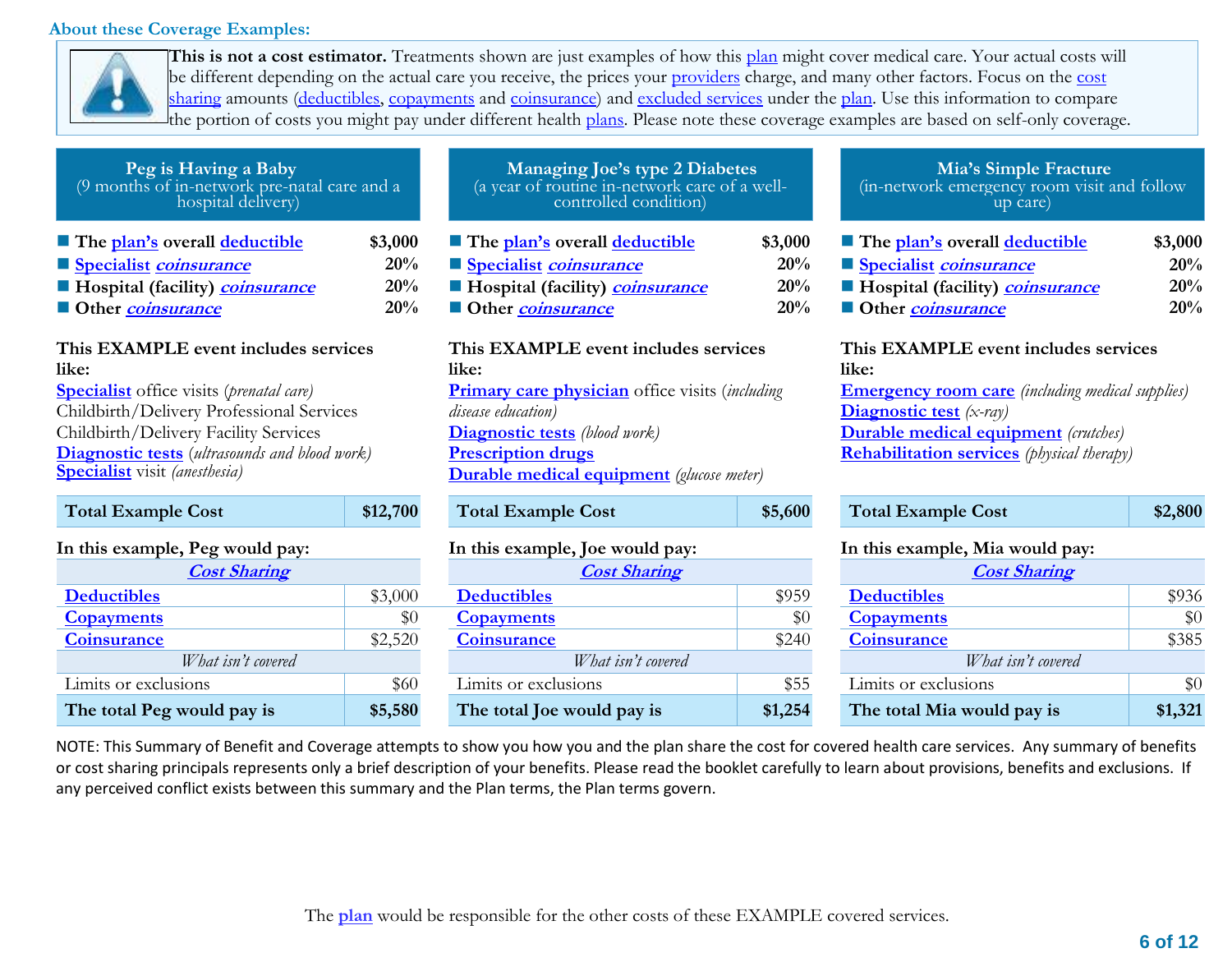By authority of the Regents, University of California Human Resources, located in Oakland, administers all benefit plans in accordance with applicable plan documents and regulations, custodial agreements, University of California Group Insurance Regulations for Faculty and Staff, group insurance contracts, and state and federal laws. No person is authorized to provide benefits information not contained in these source documents, and information not contained in these source documents cannot be relied upon as having been authorized by the Regents. Source documents are available for inspection upon request (800-888-8267). What is written here does not constitute a guarantee of plan coverage or benefits—particular rules and eligibility requirements must be met before benefits can be received. The University of California intends to continue the benefits described here indefinitely; however, the benefits of all employees, retirees and plan beneficiaries are subject to change or termination at the time of contract renewal or at any other time by the University or other governing authorities. The University also reserves the right to determine new premiums, employer contributions and monthly costs at any time. Health and welfare benefits are not accrued or vested benefit entitlements. UC's contribution toward the monthly cost of the coverage is determined by UC and may change or stop altogether, and may be affected by the state of California's annual budget appropriation. If you belong to an exclusively represented bargaining unit, some of your benefits may differ from the ones described here. For more information, employees should contact their Human Resources Office and retirees should call the UC Retirement Administration Service Center (800-888-8267).

In conformance with applicable law and University policy, the University is an affirmative action/equal opportunity employer. Please send inquiries regarding the University's affirmative action and equal opportunity policies for staff to Systemwide AA/EEO Policy Coordinator, University of California, Office of the President, 1111 Franklin Street, 5th Floor, CA 94607, and for faculty to the Office of Academic Personnel and Programs, University of California Office of the President, 1111 Franklin Street, Oakland, CA 94607.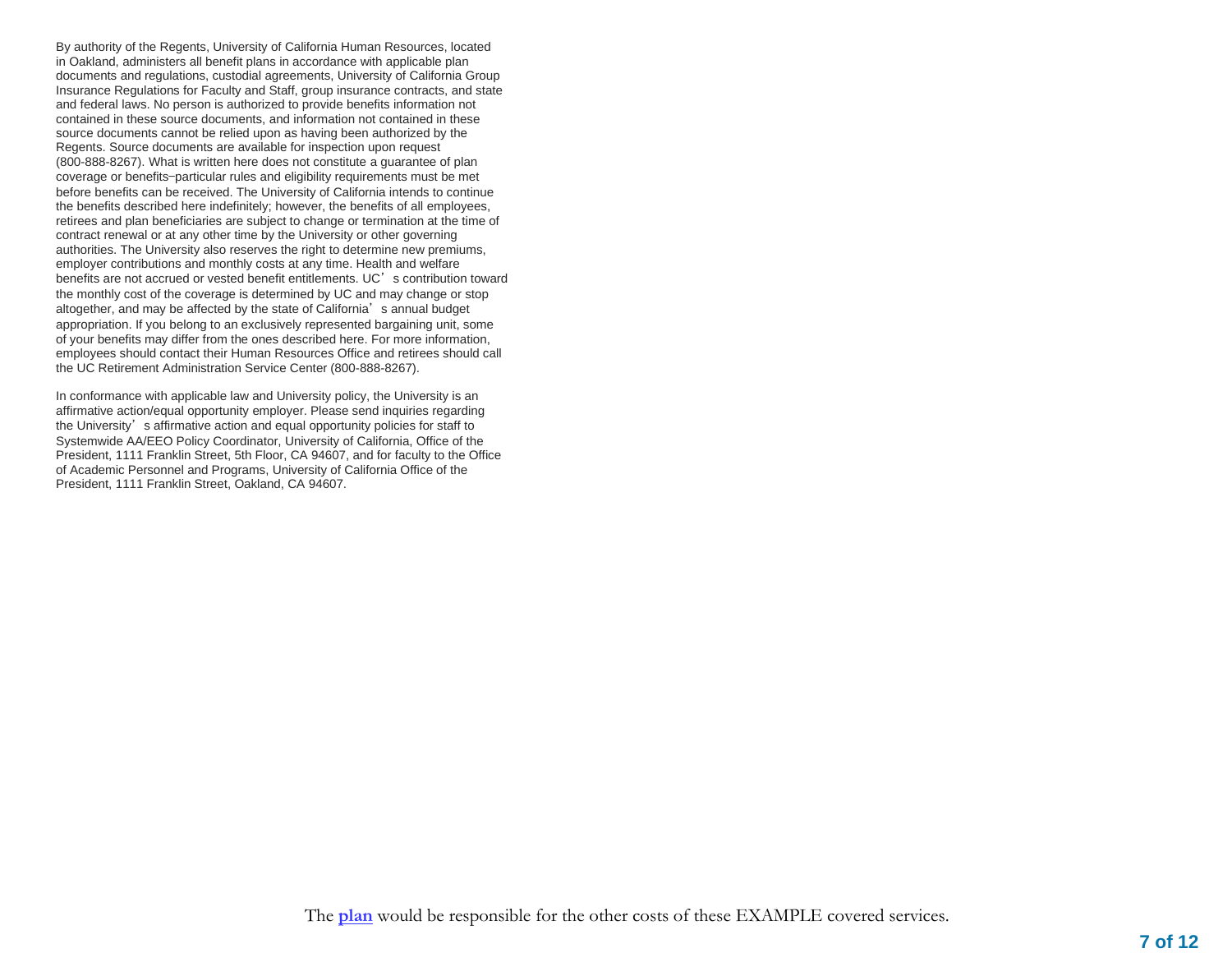## **(TTY/TDD: 711)**

**Albanian (Shqip):** Nëse keni pyetje në lidhje me këtë dokument, keni të drejtë të merrni falas ndihmë dhe informacion në gjuhën tuaj. Për të kontaktuar me një përkthyes, telefononi (844) 437-0486

**Amharic (**አማርኛ**)**፦ ስለዚህ ሰነድ ማንኛውም ጥያቄ ካለዎት በራስዎ ቋንቋ እርዳታ እና ይህን መረጃ በነጻ የማግኘት መብት አለዎት። አስተርጓሚ ለማናገር (844) 437-0486 ይደውሉ።

Arabic (العربية): إذا كان لديك أي استفسار ات بشأن هذا المستند، فيحق لك الحصول على المساعدة والمعلومات بلغتك دون مقابل. للتحدث إلى مترجم، اتصل على 0486-437 (844).

**Armenian (**հայերեն**).** Եթե այս փաստաթղթի հետ կապված հարցեր ունեք, դուք իրավունք ունեք անվճար ստանալ օգնություն և տեղեկատվություն ձեր լեզվով: Թարգմանչի հետ խոսելու համար զանգահարեք հետևյալ հեռախոսահամարով՝ (844) 437-0486:

Bassa (Băsố) Wùdù): M dyi dyi-diè-dè bě bédé bá céè-dè nìà kɛ dyí ní, ɔ mɔ̀ nì dyí-bèdèin-dè bé m̀ ké gbo-kpá-kpá kè bɔ̃ kpɔ̃ dé m̀ bídí-wùdùǔn bó pídyi. Bé m ké wudu-ziin-nyò dò gbo wùdù ke, dá (844) 437-0486.

Bengali (বাংলা): যদি এই নথিপত্রের বিষয়ে আপনার কোনো প্রশ্ন খাকে, তাহলে আপনার তাষায় বিনামূল্য সাওয়ার ও তথ্য পাওয়ার অধিকার আপনার আছে। একজন দোভাষীর সাথে কথা ব্লার জন্য  $(844)$  437-0486  $-$  (ত কল করুন।

Burmese **(မြန်မာ):** ဤစာရွက်စာတမ်းနှင့် ပတ်သက်၍ သင့်တွင် မေးမြန်းလိုသည်များရှိပါက အချက်အလက်များနှင့် အကူအညီကို အခကြေးငွေ ပေးစရာမလိုပဲ သင့်ဘာသာစကားဖြင့် ရယူနိုင်ခွင့် သင့်တွင် ရှိပါသည်။ စကားပြန် တစ်ဦးနှင့် စကားပြောနိုင်ရန် ဖုန် (844) 437-0486 တို့ ခေါ်ဆိုပါ။

**Chinese (**中文**)**:如果您對本文件有任何疑問,您有權使用您的語言免費獲得協助和資訊。如需與譯員通話,請致電 (844) 437-0486。

Dinka (Dinka): Na non thiëëc në ke de yä thorë, ke yin non lon bë yi kuony ku wer alëu bë geer yic yin ne thon du ke cin wëu tääuë ke piny. Te kor yin ba jam wënë ran ye thok geryic, ke yin col (844) 437-0486.

**Dutch (Nederlands):** Bij vragen over dit document hebt u recht op hulp en informatie in uw taal zonder bijkomende kosten. Als u een tolk wilt spreken, belt u (844) 437-0486.

.<br>Farsi (فارسي): در صورتی که سؤالی پیرامون این سند دارید، این حق را دارید که اطلاعات و کمک را بدون هیچ هزینه ای به زبان مادریتان دریافت کنید. برای گفتگو با یک مترجم شفاهی، با شماره = 486-437 (844) تماس بگیرید.

French (Français) : Si vous avez des questions sur ce document, vous avez la possibilité d'accéder gratuitement à ces informations et à une aide dans votre langue. Pour parler à un interprète, appelez le (844) 437-0486.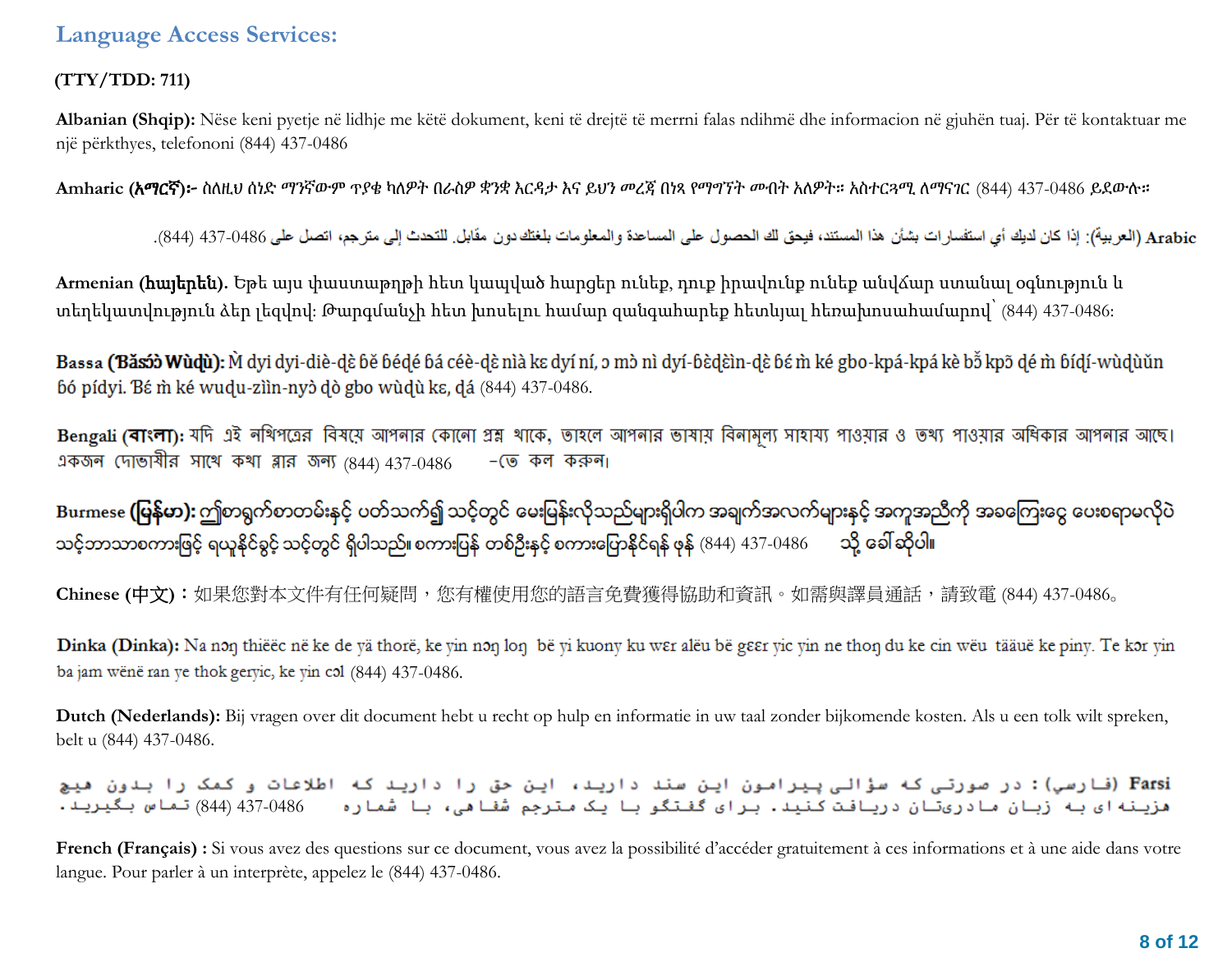**German (Deutsch):** Wenn Sie Fragen zu diesem Dokument haben, haben Sie Anspruch auf kostenfreie Hilfe und Information in Ihrer Sprache. Um mit einem Dolmetscher zu sprechen, bitte wählen Sie (844) 437-0486.

**Greek (Ελληνικά)** Αν έχετε τυχόν απορίες σχετικά με το παρόν έγγραφο, έχετε το δικαίωμα να λάβετε βοήθεια και πληροφορίες στη γλώσσα σας δωρεάν. Για να μιλήσετε με κάποιον διερμηνέα, τηλεφωνήστε στο (844) 437-0486.

# **Gujarati (ગુજરાતી):** જો આ દસ્તાવેજ અંગેઆપનેકોઈપણ પ્રશ્નો હોય તો, કોઈપણ ખર્ચવગર આપની ભાષામાંમદદ અનેમાહહતી મેળવવાનો તમનેઅહિકાર છે. દુભાહષયા સાથેવાત કરવા માટે, કોલ કરો (844) 437-0486.

**Haitian Creole (Kreyòl Ayisyen):** Si ou gen nenpòt kesyon sou dokiman sa a, ou gen dwa pou jwenn èd ak enfòmasyon nan lang ou gratis. Pou pale ak yon entèprèt, rele (844) 437-0486.

# Hindi (हिंदी): अगर आपके पास इस दस्तावेज़ के बारे में कोई प्रश्न हैं, तो आपको निःशुल्क अपनी भाषा में मदद और जानकारी प्राप्त करने का अधिकार है। दभाषिये से बात करने के लिए, कॉल करें (844) 437-0486 |

**Hmong (White Hmong):** Yog tias koj muaj lus nug dab tsi ntsig txog daim ntawv no, koj muaj cai tau txais kev pab thiab lus qhia hais ua koj hom lus yam tsim xam tus nqi. Txhawm rau tham nrog tus neeg txhais lus, hu xov tooj rau (844) 437-0486.

**Igbo (Igbo):** Ọ bụr ụ na ị nwere ajụjụ ọ bụla gbasara akwụkwọ a, ị nwere ikike ịnweta enyemaka na ozi n'asụsụ gị na akwụghị ụgwọ ọ bụla. Ka gị na ọkọwa okwu kwuo okwu, kpọọ (844) 437-0486.

**Ilokano (Ilokano):** Nu addaan ka iti aniaman a saludsod panggep iti daytoy a dokumento, adda karbengam a makaala ti tulong ken impormasyon babaen ti lenguahem nga awan ti bayad na. Tapno makatungtong ti maysa nga tagipatarus, awagan ti (844) 437-0486.

**Indonesian (Bahasa Indonesia):** Jika Anda memiliki pertanyaan mengenai dokumen ini, Anda memiliki hak untuk mendapatkan bantuan dan informasi dalam bahasa Anda tanpa biaya. Untuk berbicara dengan interpreter kami, hubungi (844) 437-0486.

**Italian (Italiano):** In caso di eventuali domande sul presente documento, ha il diritto di ricevere assistenza e informazioni nella sua lingua senza alcun costo aggiuntivo. Per parlare con un interprete, chiami il numero (844) 437-0486

Japanese (日本語): この文書についてなにかご不明な点があれば、あなたにはあなたの言語で無料で支援を受け情報を得る権利がありま す。通訳と話すには、(844) 437-0486 にお電話ください。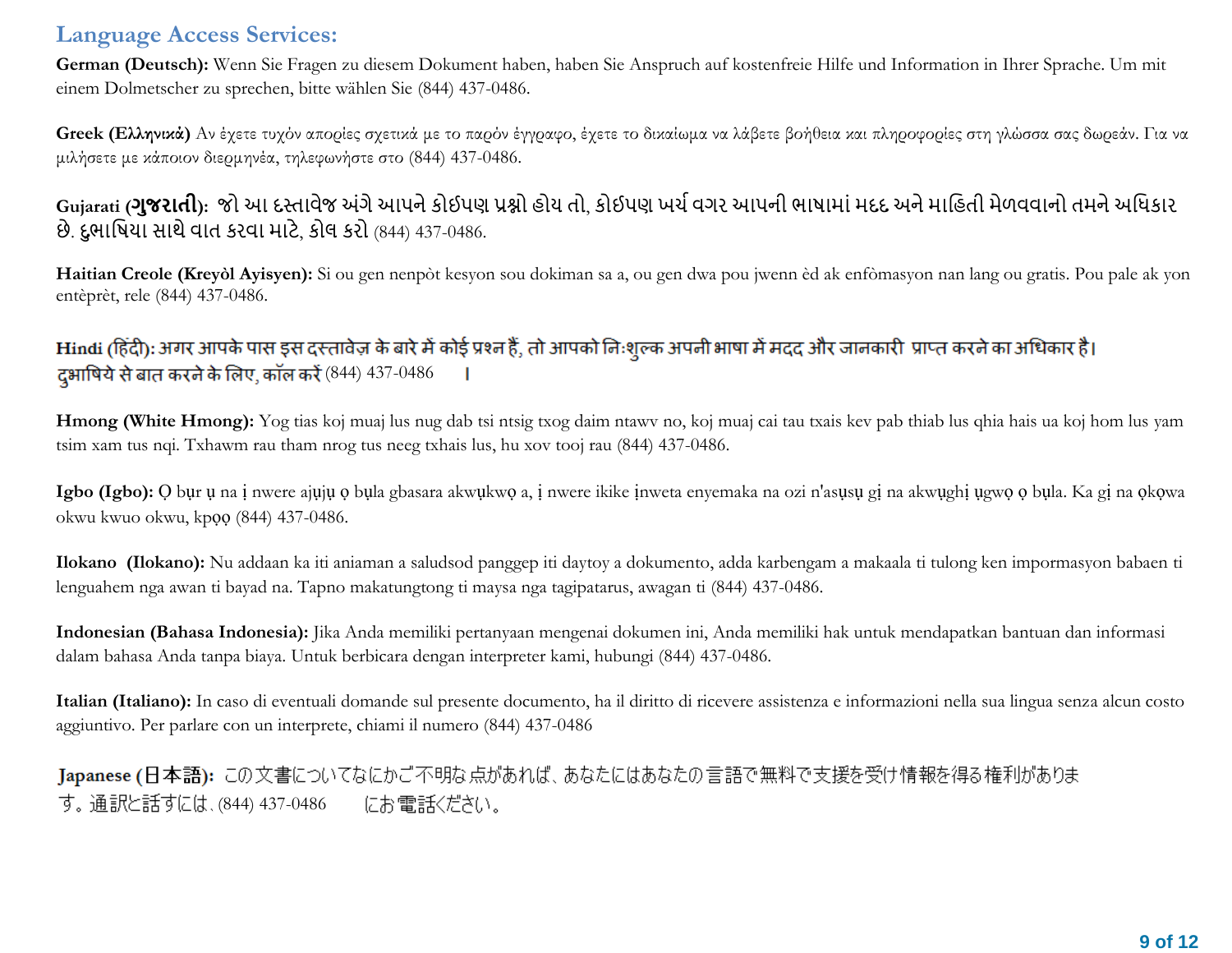Khmer (ខ្មែរ)៖ បើអ្នកមានសំណួរផ្សេងទៀតអំពីឯកសារនេះ អ្នកមានសិទ្ធិទទួលជំនួយនិងព័ត៌មានជាភាសារបស់អ្នកដោយឥតគិតថ្លៃ។ (844) 437-0486 ٩

**Kirundi (Kirundi):** Ugize ikibazo ico arico cose kuri iyi nyandiko, ufise uburenganzira bwo kuronka ubufasha mu rurimi rwawe ata giciro. Kugira uvugishe umusemuzi, akura (844) 437-0486.

**Korean (한국어):** 본 문서에 대해 어떠한 문의사항이라도 있을 경우, 귀하에게는 귀하가 사용하는 언어로 무료 도움 및 정보를 얻을 권리가 있습니다. 통역사와 이야기하려면 (844) 437-0486 로 문의하십시오.

Lao (ພາສາລາວ): ຖ້າທ່ານມີຄຳຖາມໃດໆກ່ຽວກັບເອກະສານນີ້, ທ່ານມີສິດໄດ້ຮັບຄວາມຊ່ວຍເຫຼືອ ແລະ ຂໍ້ມູນເປັນພາສາຂອງທ່ານໂດຍບໍ່ເສຍຄ່າ.  $\mathfrak{c}$ ພື່ອໂອ້ລົມກັບລ່າມແປພາສາ, ໃຫ້ໂທຫາ  $(844)$  437-0486.

Navajo (Diné): Díi naaltsoos biká'ígií lahgo bína'ídílkidgo ná bohónéedzá dóó bee ahóót'i' t'áá ni nizaad k'ehj bee nil hodoonih t'áadoo bááh ilínígóó. Ata' halne'igii ła' bich'i' hadeesdzih ninizingo koji' hodiilnih (844) 437-0486.

Nepali (नेपाली): यदि यो कागजातबारे तपाईँसँग केही प्रश्नहरू छन भने, आफ्नै भाषामा निःशुल्क सहयोग तथा जानकारी प्राप्त गर्न पाउने हक तपाईँसँग छ। दोभाषेसँग कुरा गर्नका लागि, यहाँ कल गर्नुहोस (844) 437-0486

**Oromo (Oromifaa):** Sanadi kanaa wajiin walqabaate gaffi kamiyuu yoo qabduu tanaan, Gargaarsa argachuu fi odeeffanoo afaan ketiin kaffaltii alla argachuuf mirgaa qabdaa. Turjumaana dubaachuuf, (844) 437-0486 bilbilla.

**Pennsylvania Dutch (Deitsch):** Wann du Frooge iwwer selle Document hoscht, du hoscht die Recht um Helfe un Information zu griege in dei Schprooch mitaus Koscht. Um mit en Iwwersetze zu schwetze, ruff (844) 437-0486 aa.

**Polish (polski):** W przypadku jakichkolwiek pytań związanych z niniejszym dokumentem masz prawo do bezpłatnego uzyskania pomocy oraz informacji w swoim języku. Aby porozmawiać z tłumaczem, zadzwoń pod numer (844) 437-0486.

**Portuguese (Português):** Se tiver quaisquer dúvidas acerca deste documento, tem o direito de solicitar ajuda e informações no seu idioma, sem qualquer custo. Para falar com um intérprete, ligue para (844) 437-0486.

Punjabi (ਪੰਜਾਬੀ): ਜੇ ਤੁਹਾਡੇ ਇਸ ਦਸਤਾਵੇਜ਼ ਬਾਰੇ ਕੋਈ ਸਵਾਲ ਹੁੰਦੇ ਹਨ ਤਾਂ ਤੁਹਾਡੇ ਕੋਲ ਮੁਫ਼ਤ ਵਿੱਚ ਆਪਣੀ ਭਾਸ਼ਾ ਵਿੱਚ ਮਦਦ ਅਤੇ ਜਾਣਕਾਰੀ ਪਾਪਤ ਕਰਨ ਦਾ ਅਧਿਕਾਰ ਹੁੰਦਾ ਹੈ। ਇੱਕ ਦੁਭਾਸ਼ੀਏ ਨਾਲ ਗੱਲ ਕਰਨ ਲਈ, (844) 437-0486 ਤੇ ਕਾਲ ਕਰੋ।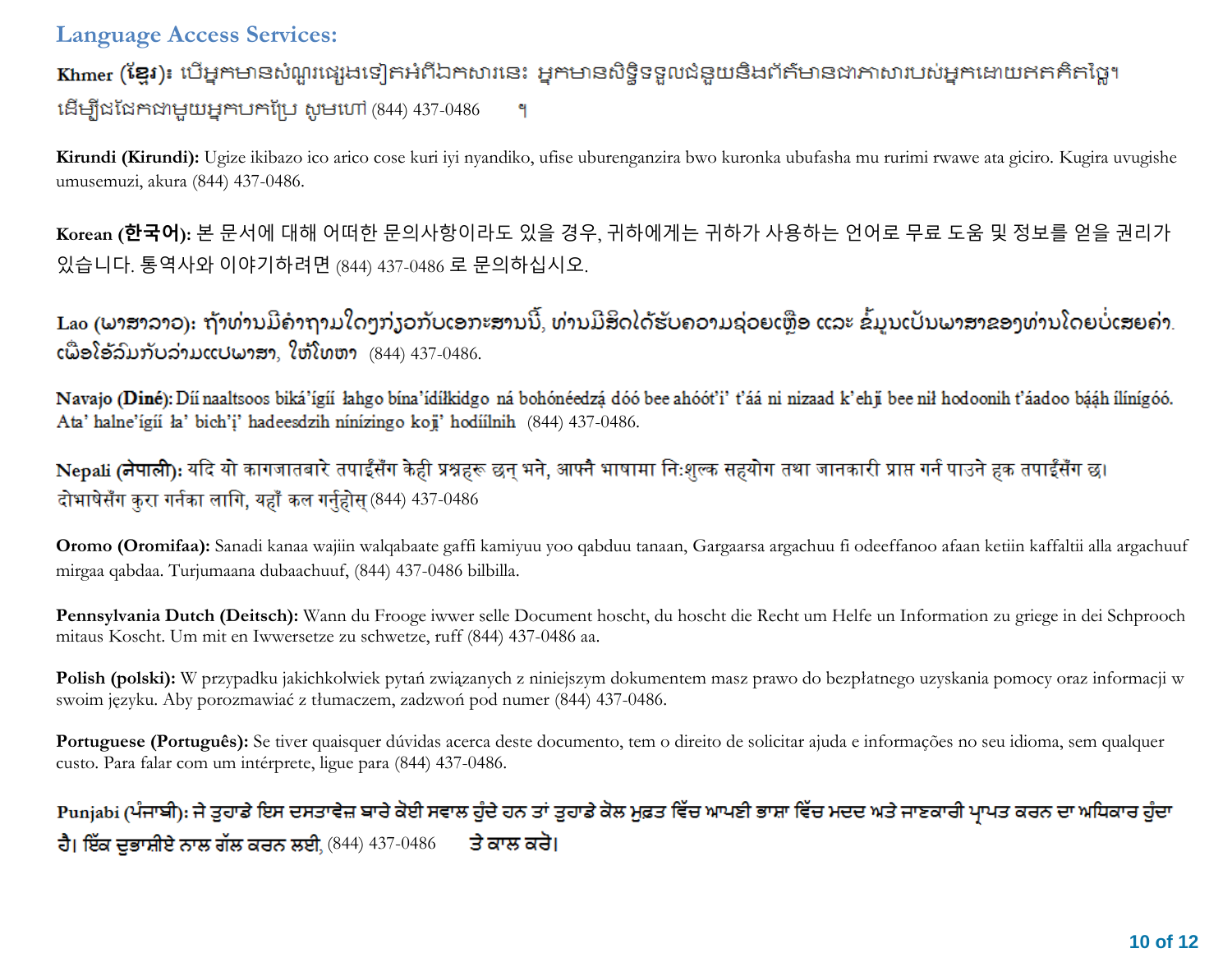Romanian (Română): Dacă aveți întrebări referitoare la acest document, aveți dreptul să primiți ajutor și informații în limba dumneavoastră în mod gratuit. Pentru a vă adresa unui interpret, contactați telefonic (844) 437-0486.

Russian (Русский): если у вас есть какие-либо вопросы в отношении данного документа, вы имеете право на бесплатное получение помощи и информации на вашем языке. Чтобы связаться с устным переводчиком, позвоните по тел. (844) 437-0486.

**Samoan (Samoa):** Afai e iai ni ou fesili e uiga i lenei tusi, e iai lou 'aia e maua se fesoasoani ma faamatalaga i lou lava gagana e aunoa ma se totogi. Ina ia talanoa i se tagata faaliliu, vili (844) 437-0486.

**Serbian (Srpski):** Ukoliko imate bilo kakvih pitanja u vezi sa ovim dokumentom, imate pravo da dobijete pomoć i informacije na vašem jeziku bez ikakvih troškova. Za razgovor sa prevodiocem, pozovite (844) 437-0486.

**Spanish (Español):** Si tiene preguntas acerca de este documento, tiene derecho a recibir ayuda e información en su idioma, sin costos. Para hablar con un intérprete, llame al (844) 437-0486.

**Tagalog (Tagalog):** Kung mayroon kang anumang katanungan tungkol sa dokumentong ito, may karapatan kang humingi ng tulong at impormasyon sa iyong wika nang walang bayad. Makipag-usap sa isang tagapagpaliwanag, tawagan ang (844) 437-0486.

# ี่ Thai (**ไทย**): หากท่านมีคำถามใดๆ เกี่ยวกับเอกสารฉบับนี้ ท่านมีสิทธิ์ที่จะได*้*รับความช่วยเหลือและข้อมูลในภาษาของท่านโดยไม่มีค่าใช้จ่าย โดยโทร  $(844)$   $437-0486$  เพื่อพูดคุยกับล่าม

Ukrainian (Українська): якщо у вас виникають запитання з приводу цього документа, ви маєте право безкоштовно отримати допомогу й інформацію вашою рідною мовою. Щоб отримати послуги перекладача, зателефонуйте за номером: (844) 437-0486.

Urdu (اردو): اگر اس دستاویز کے بارے میں آپ کا کوئی سوال ہے، تو آپ کو مدد اور اپنی زبان میں مفت معلومات حاصل کرنے کا حق حاصل ہے۔ کسی مترجم سے بات کرنے کے ائے، 437-0486 (844) پر کال کریں۔

**Vietnamese (Tiếng Việt):** Nếu quý vị có bất kỳ thắc mắc nào về tài liệu này, quý vị có quyền nhận sự trợ giúp và thông tin bằng ngôn ngữ của quý vị hoàn toàn miễn phí. Để trao đổi với một thông dịch viên, hãy gọi (844) 437-0486.

אידיש): אויב איר האט שאלות וועגן דעם דאקומענט, האט איר די רעכט צו באקומען דעם אינפארמאציע אין אייער שפראך אהן קיין פרייז. צו רעדן צו (Yiddish) .(844) **אן איבערזעצער, רופט** 437-0486

Yoruba (Yorubá): Tí o bá ní èvíkévň ibèrè nípa àkosíle vň, o ní eto láti gba irànwo àti iwífún ní ede re lofee. Bá wa ogburo kan soro, pe (844) 437-0486.